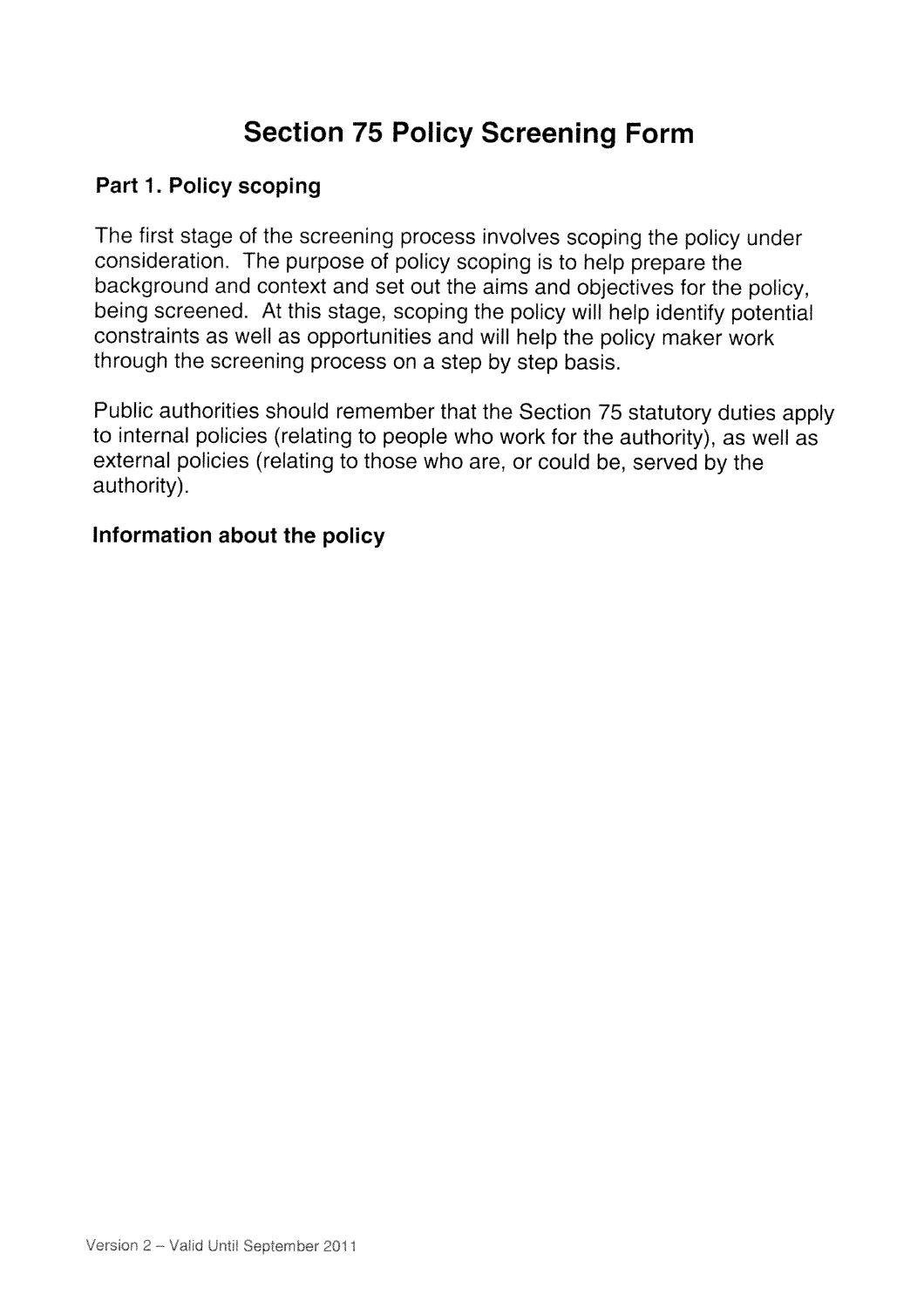Name of the policy: Collaborative Networks Programme

Is this an existing, revised or <sup>a</sup> new policy?

Revised Programme due for launch in December <sup>2011</sup>

What is it trying to achieve? (intended aims/outcomes) Through collaboration between private sector organisations, academia and public sector the programme aims to encourage companies to

- Become more competitive
- Gain increased market share & understanding
- Reduce costs

Are there any Section <sup>75</sup> categories which might be expected to benefit from the intended policy?

If so, explain how.

The programme is aimed at NI based organisations but does not specifically target any Section <sup>75</sup> categories, it is open to both Invest NI client and non clients who can demonstrate the necessary criteria.

Who initiated or wrote the policy?

It was developed by Business Improvement services in Invest NI in consultation with the Matrix secretariat at DETI.

Who owns and who implements the policy?

It is owned and implemented by Business Improvement Services.

## Implementation factors

Are there any factors which could contribute to/detract from the intended aim/outcome of the policy/decision?

No

If yes, are they



financial

legislative



other, please specify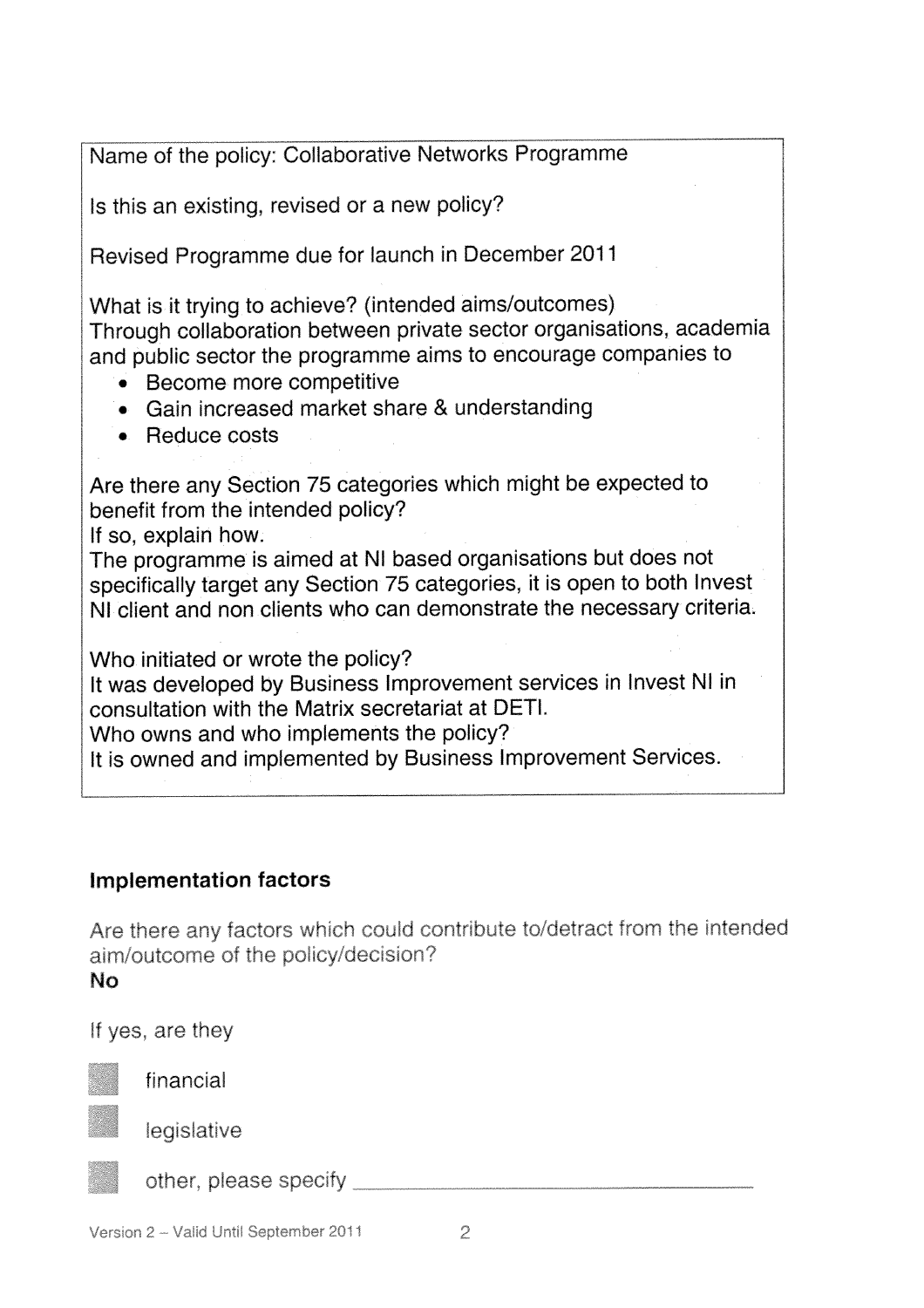### Main stakeholders affected

Who are the internal and external stakeholders (actual or potential) that the policy will impact upon?



X service users

X other public sector organisations

<sup>X</sup> voluntary/community/trade unions

 $\mathbb{R}$  X other, please specify Academia and businesses

## Other policies with <sup>a</sup> bearing on this policy

• what are they?

The policy has been developed following the publication of the proposals developed by the Matrix group. These proposals highlight innovative areas which the group feel hold maximum future potential in fields such <sup>a</sup> Agri-food and ICT.

•who owns them?

Matrix secretariat owned by DETI,

#### Available evidence

Evidence to help inform the screening process may take many forms. Public authorities should ensure that their screening decision is informed by relevant data.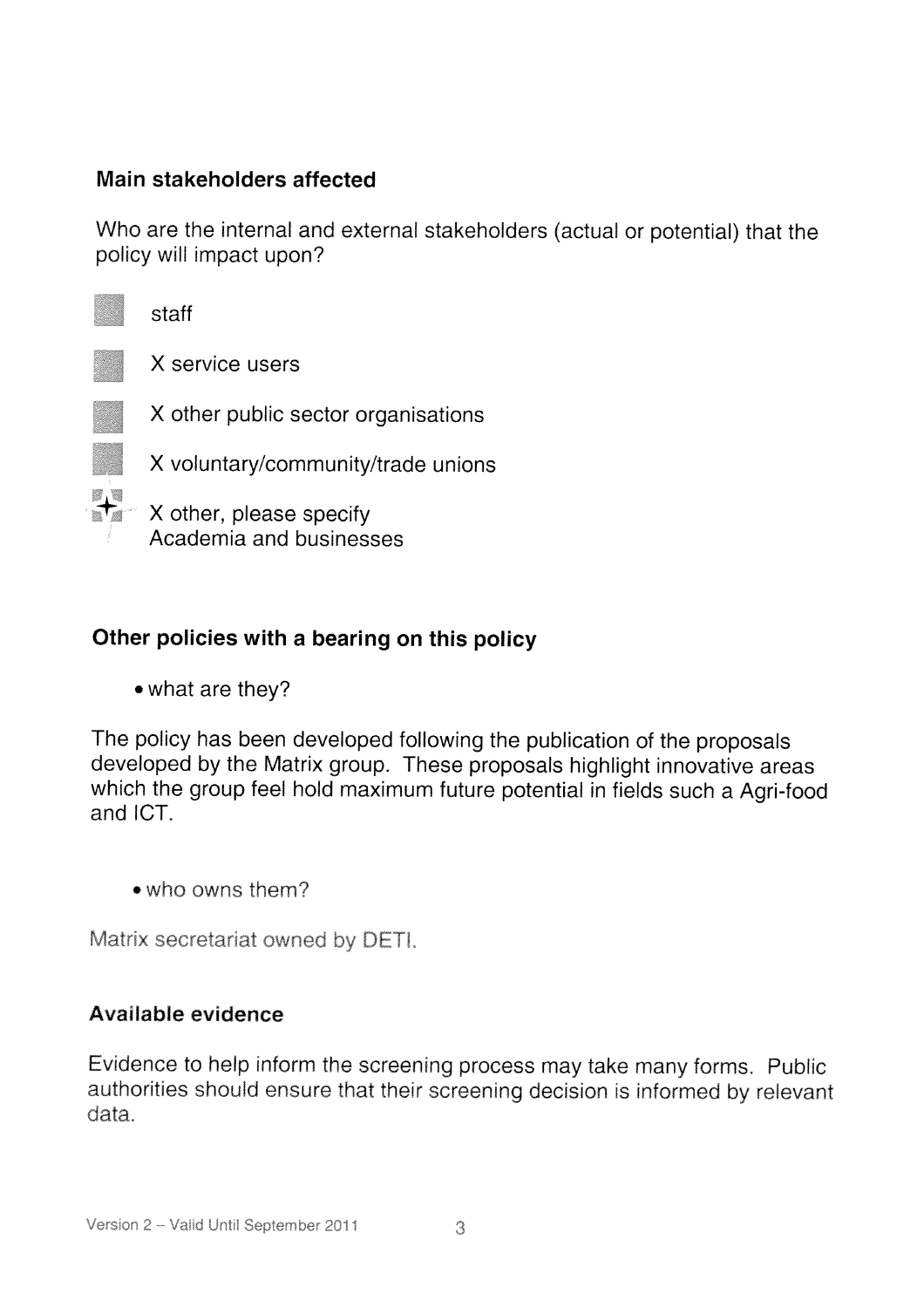What evidence/information (both qualitative and quantitative) have you gathered to inform this policy? Specify details for each of the Section 75 categories.

| <b>Section 75</b><br>category | <b>Details of evidence/information</b>                                                                                                                                                                                                                                                                                                                                                                                                                          |
|-------------------------------|-----------------------------------------------------------------------------------------------------------------------------------------------------------------------------------------------------------------------------------------------------------------------------------------------------------------------------------------------------------------------------------------------------------------------------------------------------------------|
| <b>ALL</b>                    | The Collaborative Networks Programme was subject to<br>an interim Economic Evaluation and Economic Appraisal<br>in 2011. This involved existing network members and<br>DETI and has provided excellent data regarding the<br>viability of the programme and has informed our decision<br>regarding the absence of equality impact.<br>However we will continue to monitor uptake of this<br>programme in order to assess any future possible<br>adverse impact. |

#### Needs, experiences and priorities

Taking into account the information referred to above, what are the different needs, experiences and priorities of each of the following categories, in relation to the particular policy/decision? Specify details for each of the Section 75 categories

| <b>Section 75</b><br>category | Details of needs/experiences/priorities          |
|-------------------------------|--------------------------------------------------|
| Religious<br>belief           | <b>None</b>                                      |
| Political<br>opinion          | <b>None</b>                                      |
| Racial group                  | Potentially may require programme information in |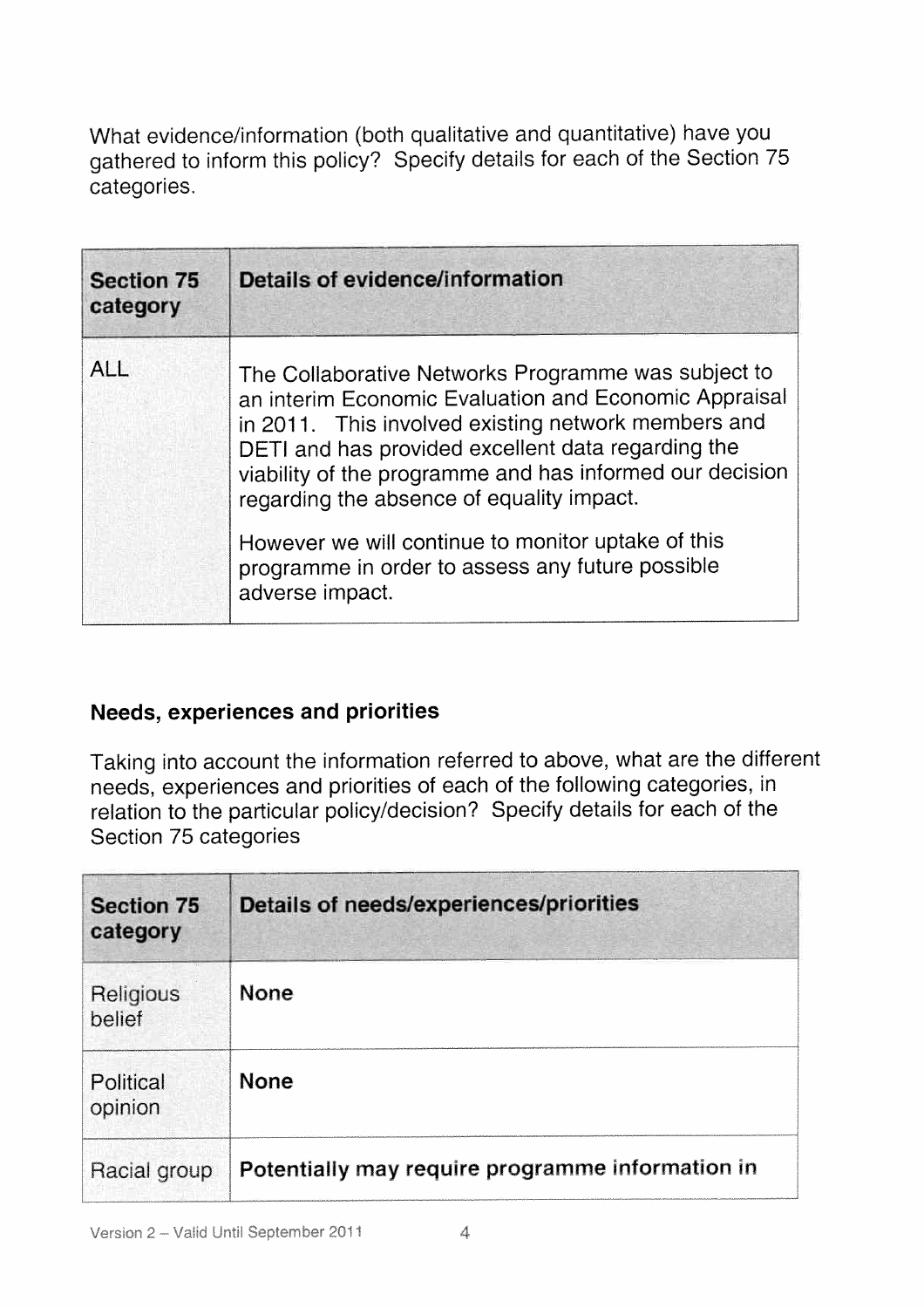|                               | alternative formats                                                                                                                     |
|-------------------------------|-----------------------------------------------------------------------------------------------------------------------------------------|
| Age                           | <b>None</b>                                                                                                                             |
| Marital status                | <b>None</b>                                                                                                                             |
| Sexual<br>orientation         | <b>None</b>                                                                                                                             |
| Men and<br>women<br>generally | <b>None</b>                                                                                                                             |
| <b>Disability</b>             | Potentially require programme information in<br>alternative formats and/or reasonable adjustments<br>made which will be made available. |
| Dependants                    | <b>None</b>                                                                                                                             |

## Part 2. Screening questions

## Introduction

In making <sup>a</sup> decision as to whether or not there is <sup>a</sup> need to carry out an equality impact assessment, the public authority should consider its answers to the questions <sup>I</sup> -4 which are <sup>g</sup>iven on pages 66-68 of this Guide.

If the public authority's conclusion is **none** in respect of all of the Section 75 equality of opportunity and/or good relations categories, then the public authority may decide to screen the policy out. If a policy is 'screened out' as having no relevance to equality of opportunity or good relations, <sup>a</sup> public authority should <sup>g</sup>ive details of the reasons for the decision taken.

If the public authority's conclusion is **major** in respect of one or more of the Section 75 equality of opportunity and/or good relations categories, then consideration should be given to subjecting the policy to the equality impact assessment procedure.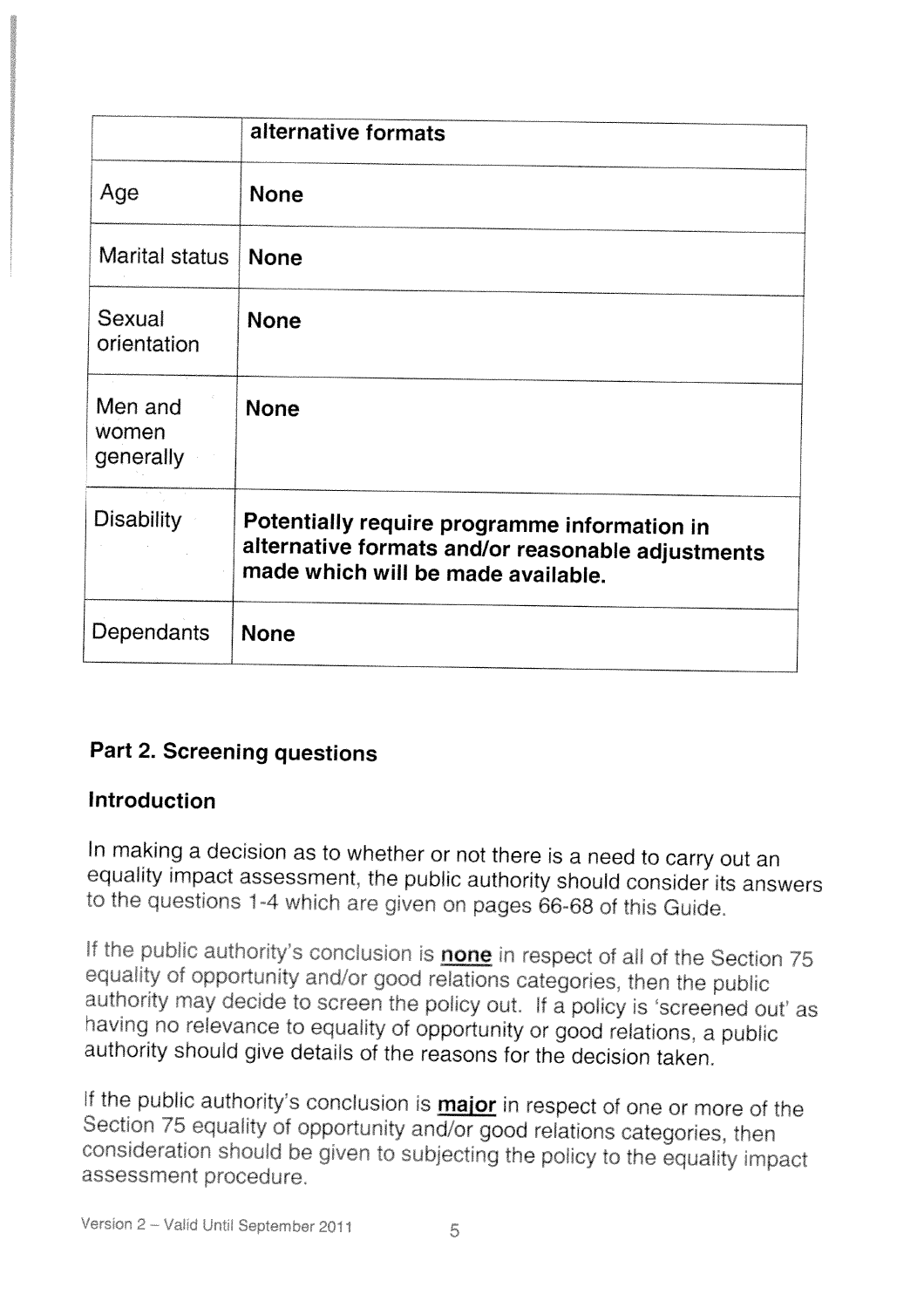If the public authority's conclusion is **minor** in respect of one or more of the Section <sup>75</sup> equality categories and/or goo<sup>d</sup> relations categories, then consideration should still be <sup>g</sup>iven to proceeding with an equality impact assessment, or to:

- measures to mitigate the adverse impact; or
- the introduction of an altemative policy to better promote equality of opportunity and/or goo<sup>d</sup> relations.

## in favour of <sup>a</sup> 'major' Impact

- a) The policy is significant in terms of its strategic importance;
- b) Potential equality impacts are unknown, because, for example, there is insufficient data upon which to make an assessment or because they are complex, and it would be appropriate to conduct an equality impact assessment in order to better assess them;
- c) Potential equality and/or goo<sup>d</sup> relations impacts are likely to be adverse or are likely to be experienced disproportionately by groups of people including those who are marginalised or disadvantaged;
- d) Further assessment offers <sup>a</sup> valuable way to examine the evidence and develop recommendations in respec<sup>t</sup> of <sup>a</sup> policy about which there are concerns amongst affected individuals and representative groups, for example in respec<sup>t</sup> of multiple identities;
- e) The policy is likely to be challenged by way of judicial review;
- f) The policy is significant in terms of expenditure.

## in favour of 'minor' Impact

- a) The policy is not unlawfully discriminatory and any residual potential impacts on people are judged to be negligible;
- b) The policy, or certain proposals within it, are potentially unlawfully discriminatory, but this possibility can readily and easily be eliminated by making appropriate changes to the policy or by adopting appropriate mitigating measures;
- c) Any asymmetrical equality impacts caused by the policy are intentional because they are specifically designed to promote equality of opportunity for particular groups of disadvantaged people;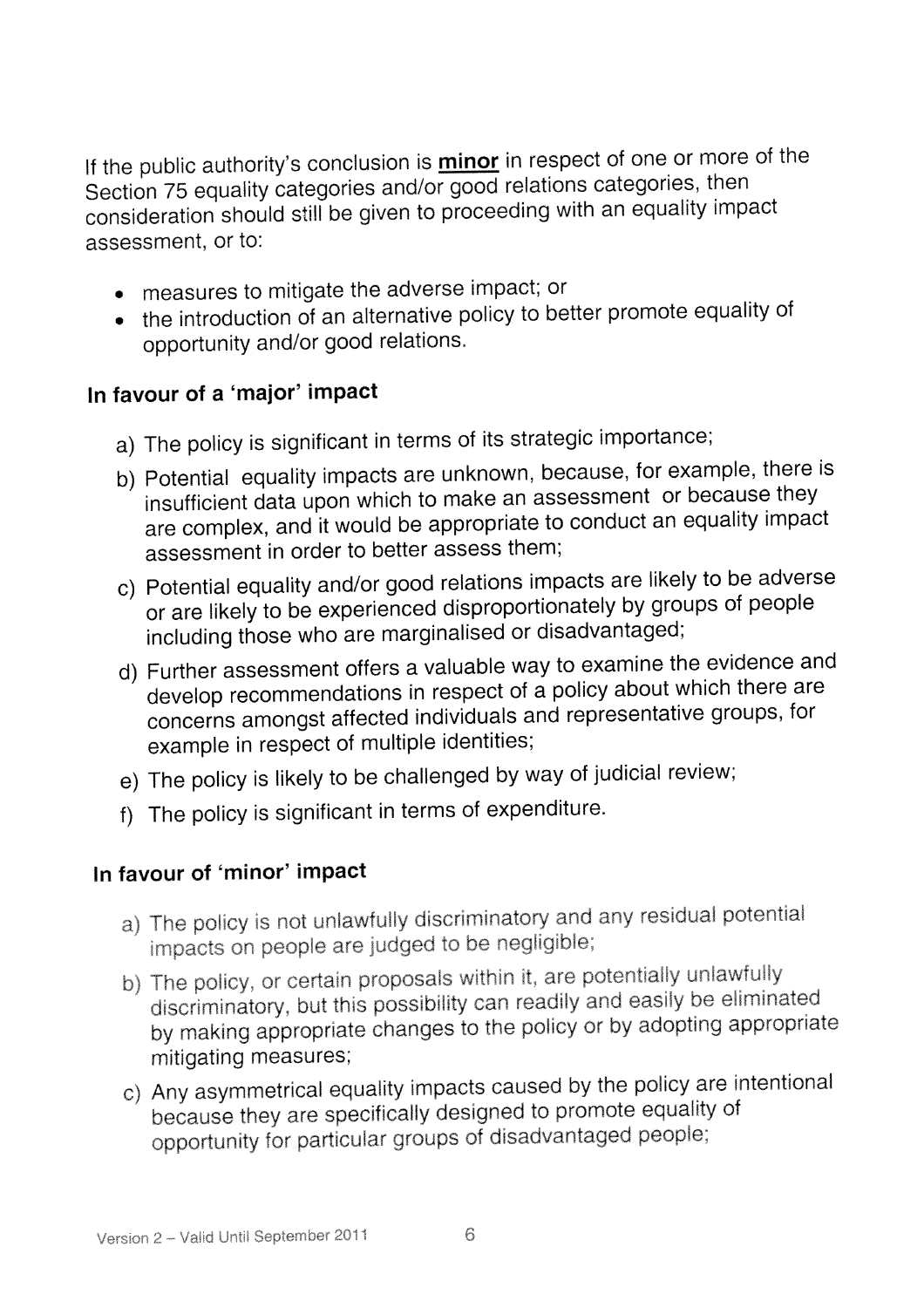d) By amending the policy there are better opportunities to better promote equality of opportunity and/or good relations.

#### In favour of none

- a) The policy has no relevance to equality of opportunity or good relations.
- b) The policy is purely technical in nature and will have no bearing in terms of its likely impact on equality of opportunity or good relations for people within the equality and good relations categories.

Taking into account the evidence presented above, consider and comment on the likely impact on equality of opportunity and good relations for those affected by this policy, in any way, for each of the equality and good relations categories, by applying the screening questions <sup>g</sup>iven overleaf and indicate the level of impact on the group i.e. minor, major or none.

## Screening questions

| $\mathbf{1}$<br>What is the likely impact on equality of opportunity for those affected<br>by this policy, for each of the Section 75 equality categories?<br>minor/major/none |                          |                                      |
|--------------------------------------------------------------------------------------------------------------------------------------------------------------------------------|--------------------------|--------------------------------------|
| Section 75<br>category                                                                                                                                                         | Details of policy impact | Level of impact?<br>minor/major/none |
| Religious<br>belief                                                                                                                                                            |                          | <b>None</b>                          |
| Political<br>opinion                                                                                                                                                           |                          | None                                 |
| Racial<br>group                                                                                                                                                                |                          | None                                 |
| Age                                                                                                                                                                            |                          | None                                 |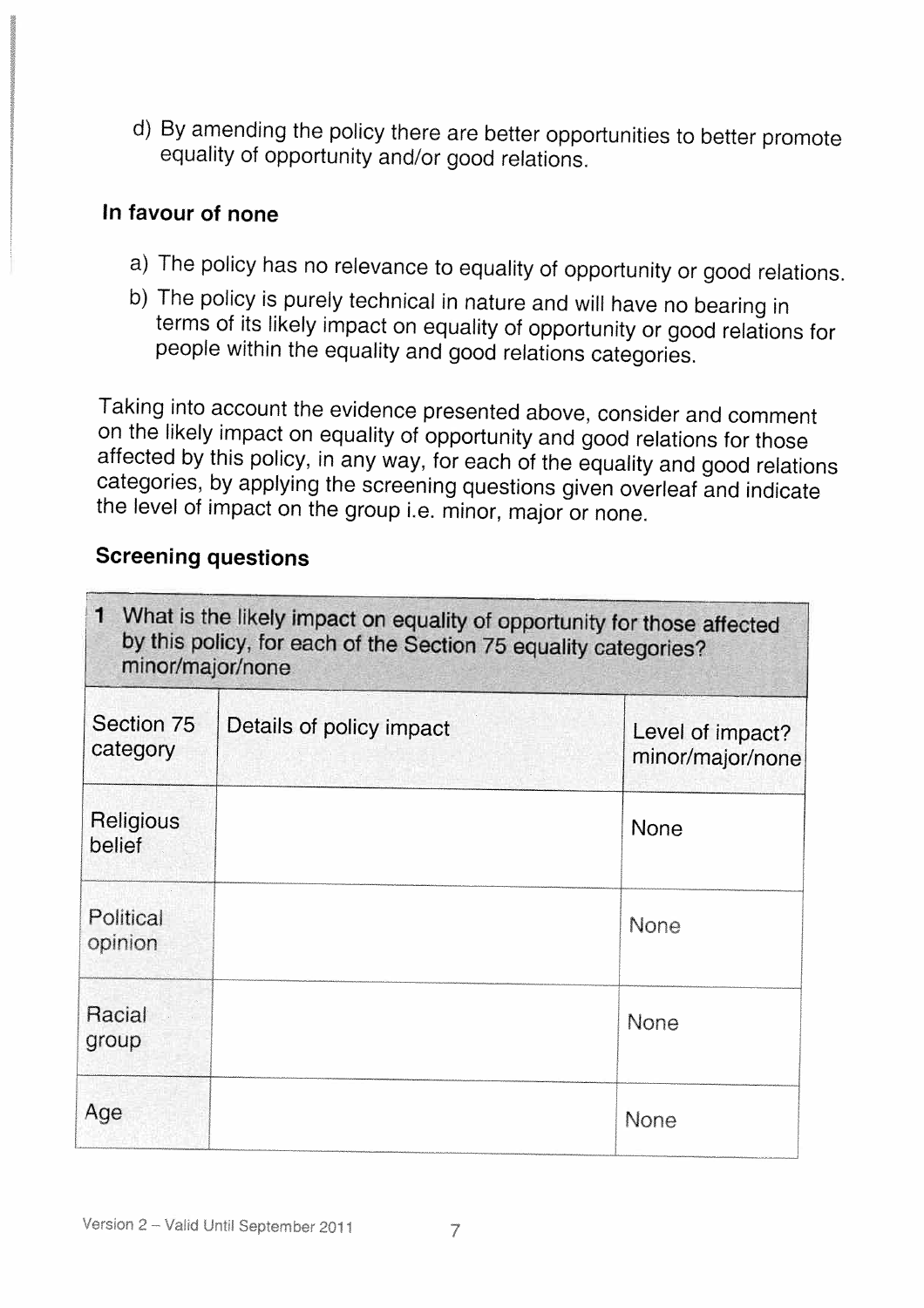| <b>Marital</b><br>status      |                                                     | None                                                                                                                                                                         |
|-------------------------------|-----------------------------------------------------|------------------------------------------------------------------------------------------------------------------------------------------------------------------------------|
| Sexual<br>orientation         |                                                     | None                                                                                                                                                                         |
| Men and<br>women<br>generally |                                                     | None                                                                                                                                                                         |
| <b>Disability</b>             |                                                     | <b>None</b>                                                                                                                                                                  |
| Dependants                    |                                                     | None                                                                                                                                                                         |
| $\mathbf{2}$                  | people within the Section 75 equalities categories? | Are there opportunities to better promote equality of opportunity for                                                                                                        |
| Section 75<br>category        | If Yes, provide details                             | If No, provide reasons                                                                                                                                                       |
| Religious<br>belief           |                                                     | The programme's aim to<br>promote business<br>collaboration. This is a<br>positive action measure which<br>is not envisaged to have an<br>adverse impact on any S75<br>group |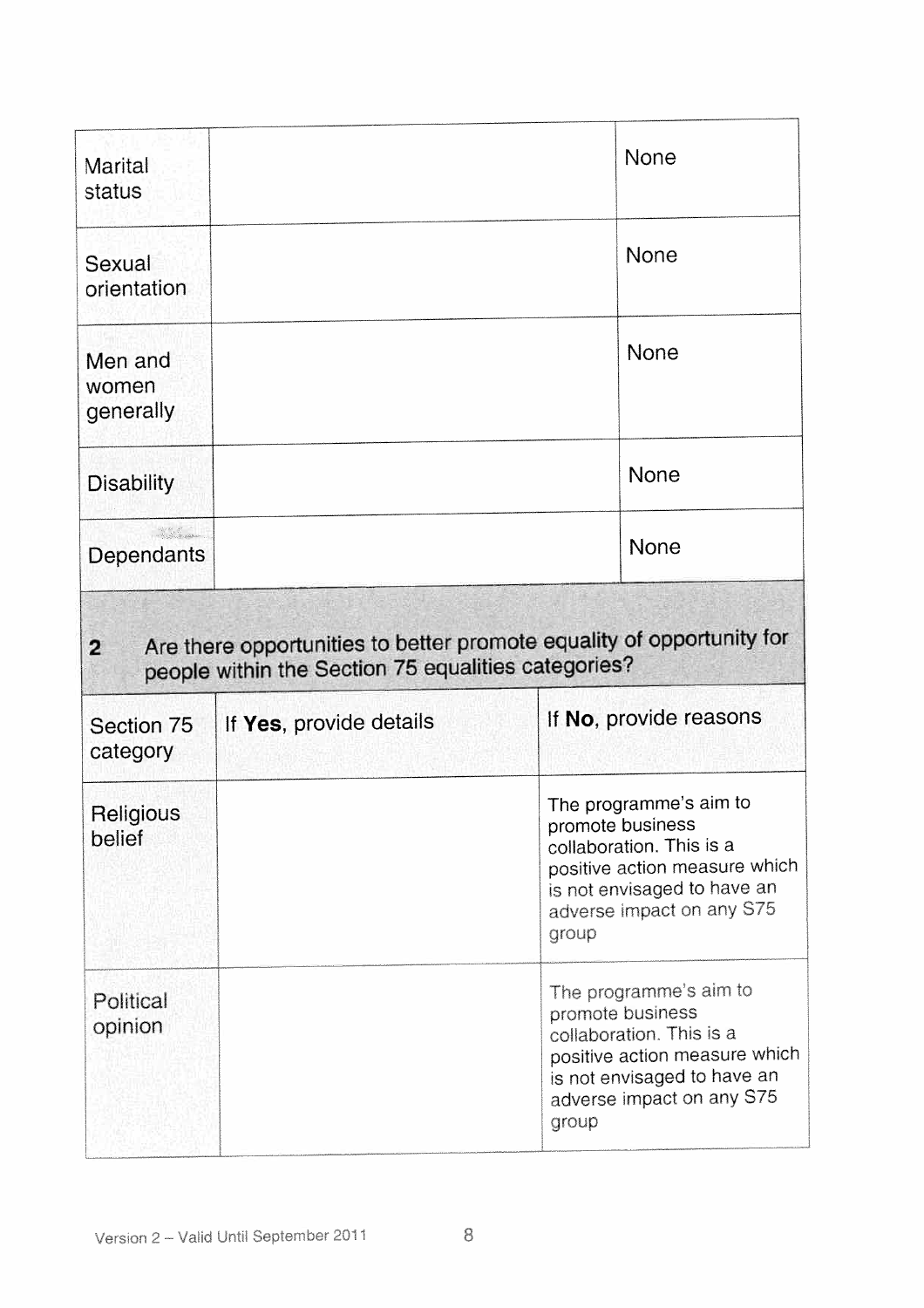| Racial<br>group               | The programme's aim to<br>promote business<br>collaboration. This is a<br>positive action measure which<br>is not envisaged to have an<br>adverse impact on any S75<br>group |
|-------------------------------|------------------------------------------------------------------------------------------------------------------------------------------------------------------------------|
| Age                           | The programme's aim to<br>promote business<br>collaboration. This is a<br>positive action measure which<br>is not envisaged to have an<br>adverse impact on any S75<br>group |
| <b>Marital</b><br>status      | The programme's aim to<br>promote business<br>collaboration. This is a<br>positive action measure which<br>is not envisaged to have an<br>adverse impact on any S75<br>group |
| Sexual<br>orientation         | The programme's aim to<br>promote business<br>collaboration. This is a<br>positive action measure which<br>is not envisaged to have an<br>adverse impact on any S75<br>group |
| Men and<br>women<br>generally | The programme's aim to<br>promote business<br>collaboration. This is a<br>positive action measure which<br>is not envisaged to have an<br>adverse impact on any S75<br>group |
| <b>Disability</b>             | The programme's aim to<br>promote business<br>collaboration. This is a<br>positive action measure which<br>is not envisaged to have an                                       |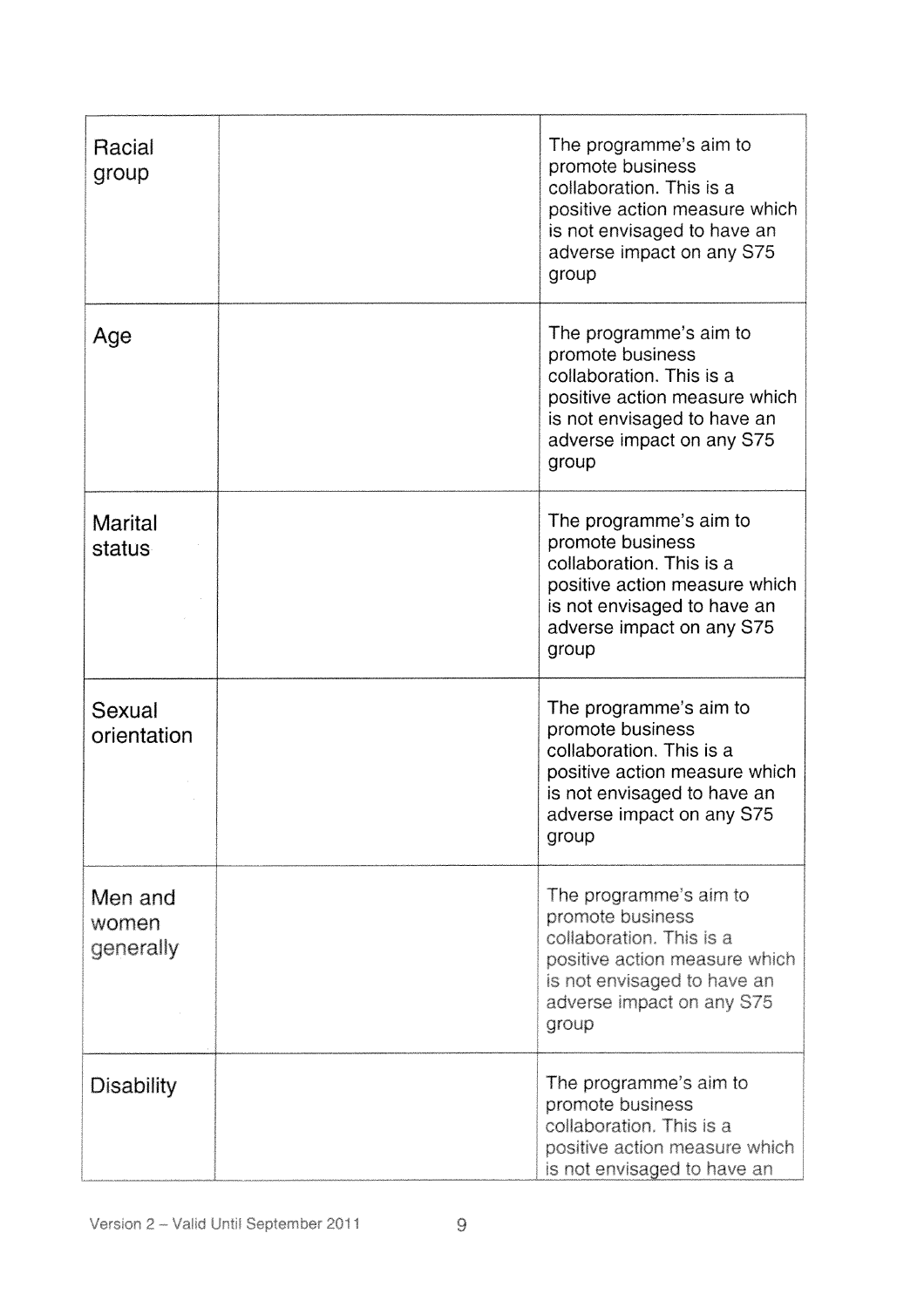|            | adverse impact on any S75<br>group                                                                                                                                           |
|------------|------------------------------------------------------------------------------------------------------------------------------------------------------------------------------|
| Dependants | The programme's aim to<br>promote business<br>collaboration. This is a<br>positive action measure which<br>is not envisaged to have an<br>adverse impact on any S75<br>group |

| 3 To what extent is the policy likely to impact on good relations between<br>people of different religious belief, political opinion or racial group?<br>minor/major/none |                          |                                     |
|---------------------------------------------------------------------------------------------------------------------------------------------------------------------------|--------------------------|-------------------------------------|
| Good<br>relations<br>category                                                                                                                                             | Details of policy impact | Level of impact<br>minor/major/none |
| <b>Religious</b><br>belief                                                                                                                                                |                          | <b>None</b>                         |
| Political<br>opinion                                                                                                                                                      |                          | <b>None</b>                         |
| Racial<br>group                                                                                                                                                           |                          | None                                |

| 4 Are there opportunities to better promote good relations between<br>people of different religious belief, political opinion or racial group? |                         |                                                                                                                                                         |
|------------------------------------------------------------------------------------------------------------------------------------------------|-------------------------|---------------------------------------------------------------------------------------------------------------------------------------------------------|
| Good<br>relations<br>category.                                                                                                                 | If Yes, provide details | If No, provide reasons                                                                                                                                  |
| Religious<br>belief                                                                                                                            |                         | No, the programme is self<br>selecting and is not aimed<br>specifically at creating good<br>relations. However we will<br>continue to monitor uptake of |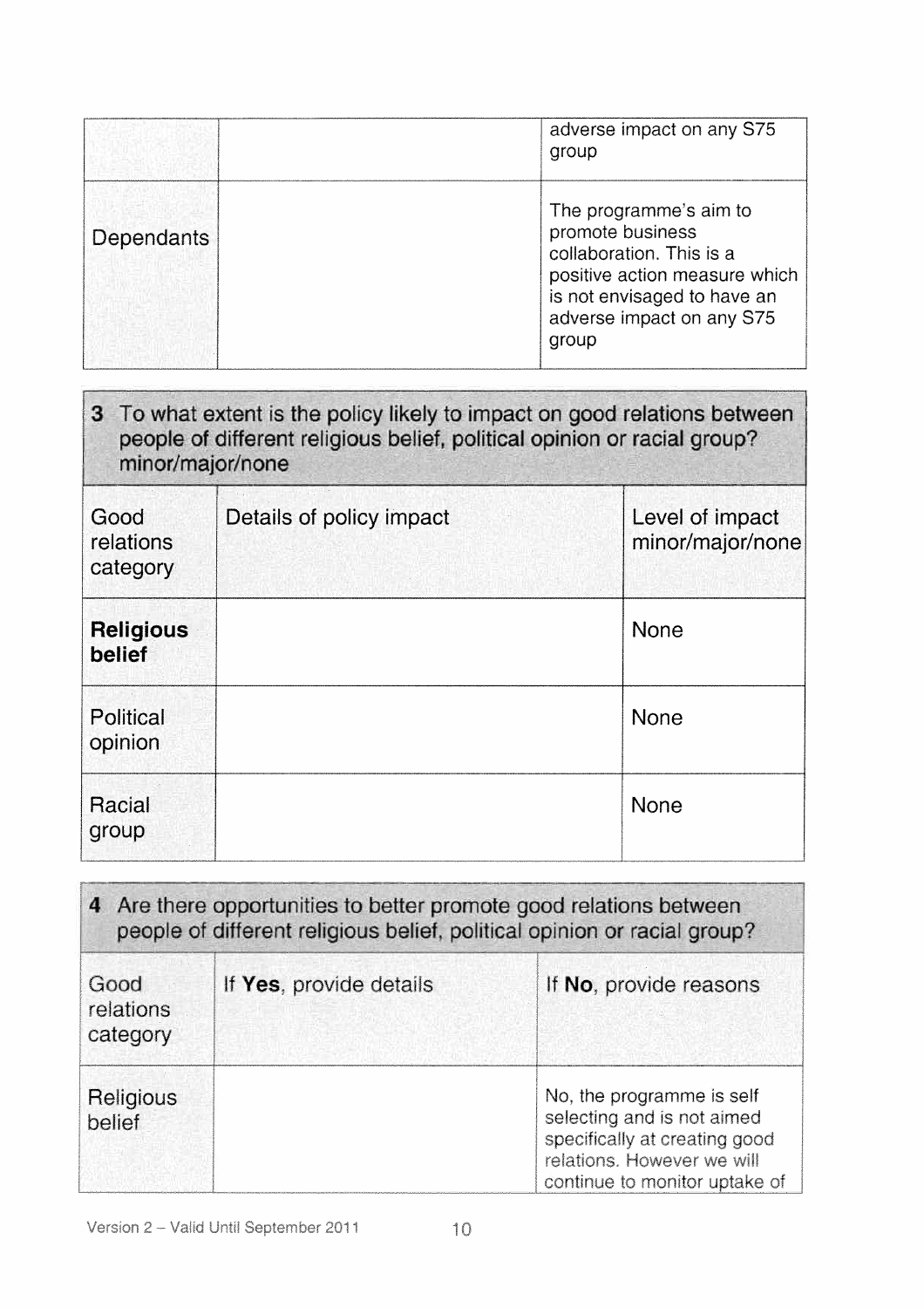|                      | this programme in order to<br>assess any future possible<br>opportunities.                                                                                                                                                            |
|----------------------|---------------------------------------------------------------------------------------------------------------------------------------------------------------------------------------------------------------------------------------|
| Political<br>opinion | No, the programme is self<br>selecting and is not aimed<br>specifically at creating good<br>relations. However we will<br>continue to monitor uptake of<br>this programme in order to<br>assess any future possible<br>opportunities. |
| Racial<br>group      | No, the programme is self<br>selecting and is not aimed<br>specifically at creating good<br>relations. However we will<br>continue to monitor uptake of<br>this programme in order to<br>assess any future possible<br>opportunities. |

## Additional considerations

## Multiple identity

Generally speaking, people can fall into more than one Section <sup>75</sup> category. Taking this into consideration, are there any potential impacts of the policy/decision on people with multiple identities? (For example; disabled minority ethnic people; disabled women; young Protestant men: and young lesbians, gay and bisexual people).

None are envisaged.

Provide details of data on the impact of the policy on people with multiple identities. Specify relevant Section 75 categories concerned.

N/A,

## Part 3. Screening decision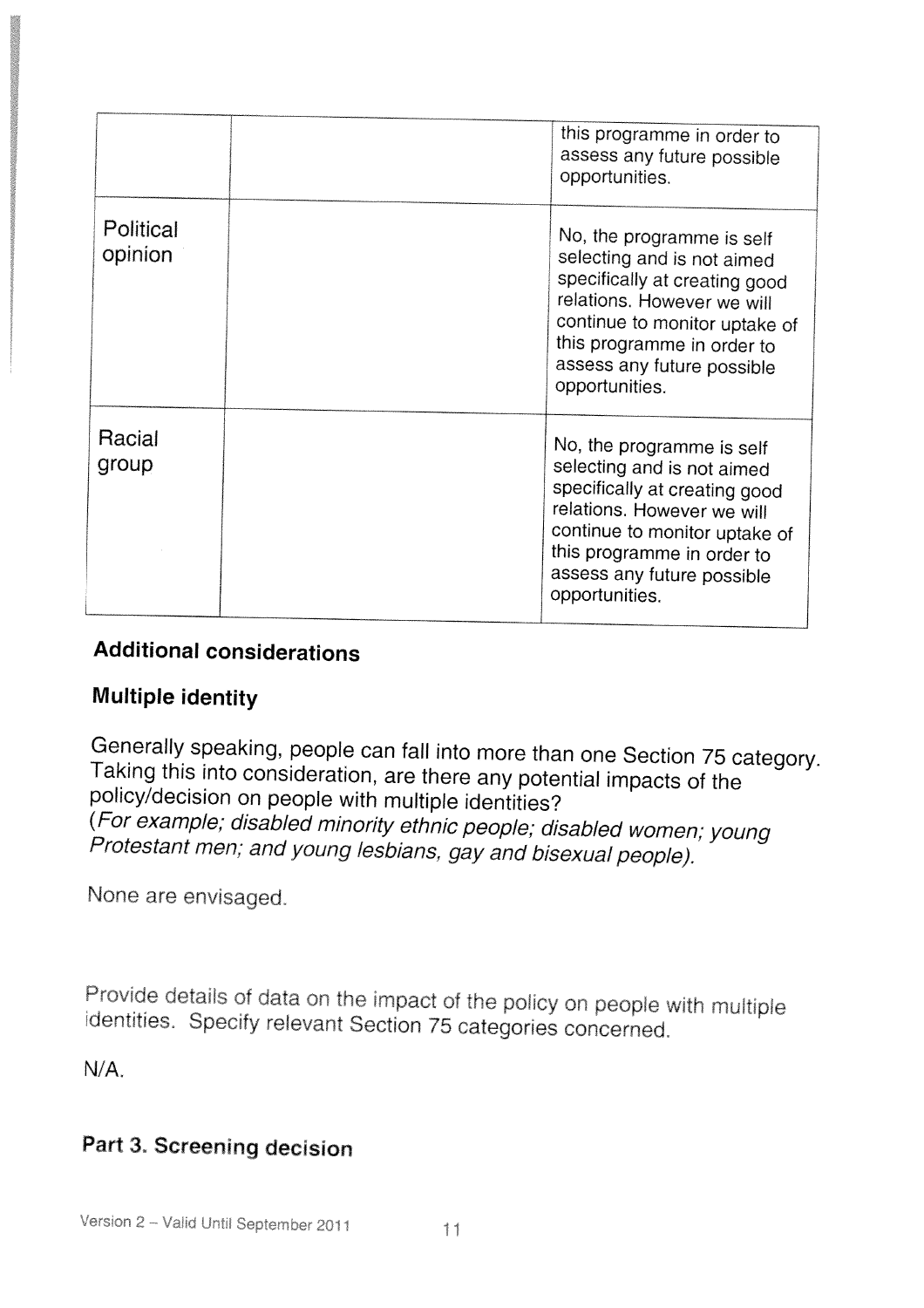If the decision is not to conduct an equality impact assessment, <sup>p</sup>lease provide details of the reasons.

The programme is open to organisations of all sizes including the wider business community although at least one member must be an INI or other economic development agency client and at least <sup>4</sup> must be NI based. No concerns regarding equality or access were raised at the economic evaluation or economic appraisal stage. However, we will continue to monitor uptake of this programme in order to assess any future possible adverse impact.

If the decision is not to conduct an equality impact assessment the public authority should consider if the policy should be mitigated or an alternative policy be introduced.

If the decision is to subject the policy to an equality impact assessment, <sup>p</sup>lease provide details of the reasons.

All public authorities' equality schemes must state the authority's arrangements for assessing and consulting on the likely impact of policies adopted or propose<sup>d</sup> to be adopted by the authority on the promotion of equality of opportunity. The Commission recommends screening and equality impact assessment as the tools to be utilised for such assessments. Further advice on equality impact assessment may be found in <sup>a</sup> separate Commission publication: Practical Guidance on Equality Impact Assessment.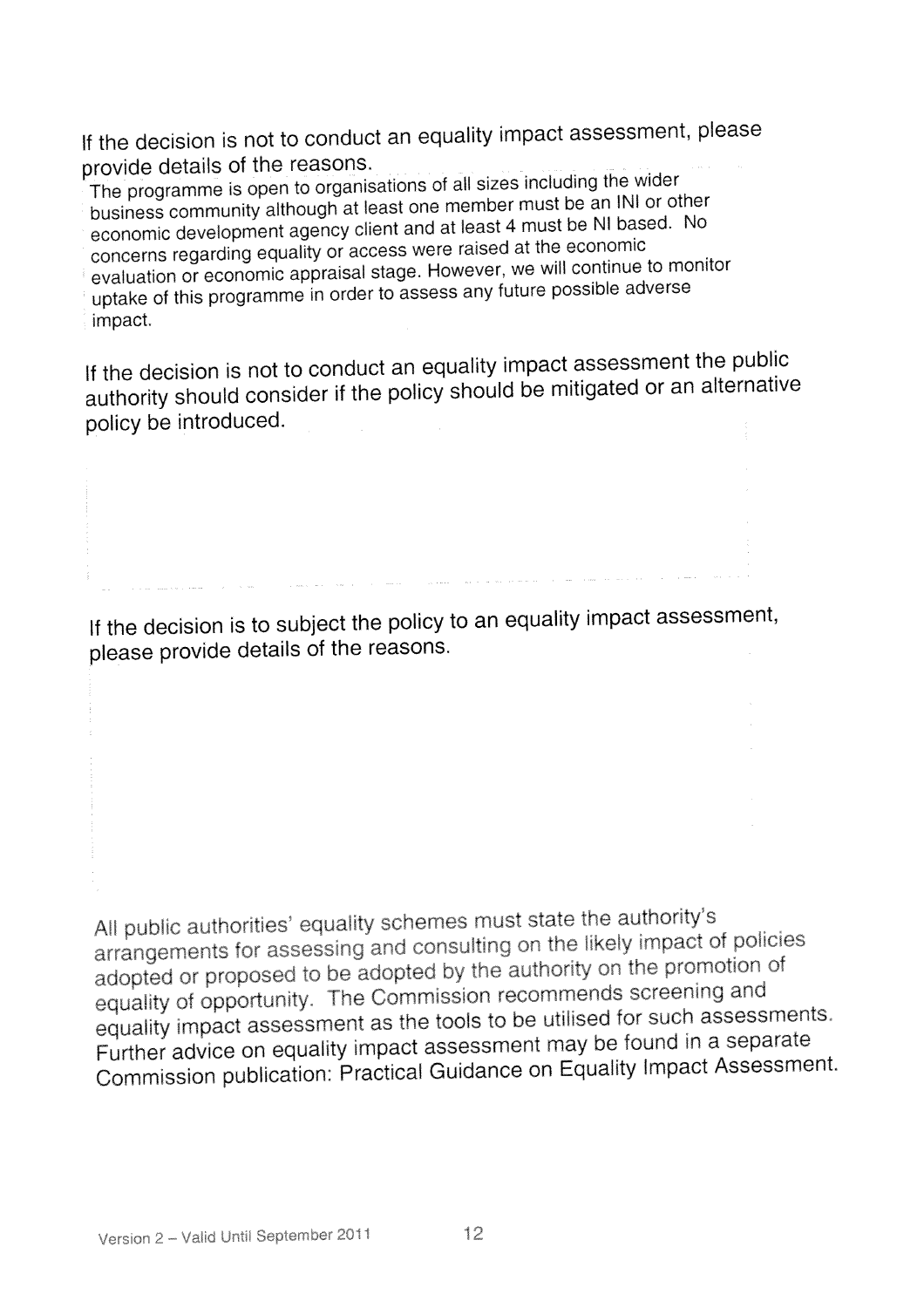## Mitigation

When the public authority concludes that the likely impact is 'minor' and an equality impact assessment is not to be conducted, the public authority may consider mitigation to lessen the severity of any equality impact, or the introduction of an alternative policy to better promote equality of opportunity or good relations.

Can the policy/decision be amended or changed or an alternative policy introduced to better promote equality of opportunity and/or good relations?

If so, give the reasons to support your decision, together with the proposed changes/amendments or alternative policy.

# **Timetabling and prioritising**

Factors to be considered in timetabling and prioritising policies for equality impact assessment

If the policy has been 'screened in' for equality impact assessment, then <sup>p</sup>lease answer the following questions to determine its priority for timetabling the equality impact assessment

On a scale of 1-3, with 1 being the lowest priority and 3 being the highest, assess the policy in terms of its priority for equality impact assessment.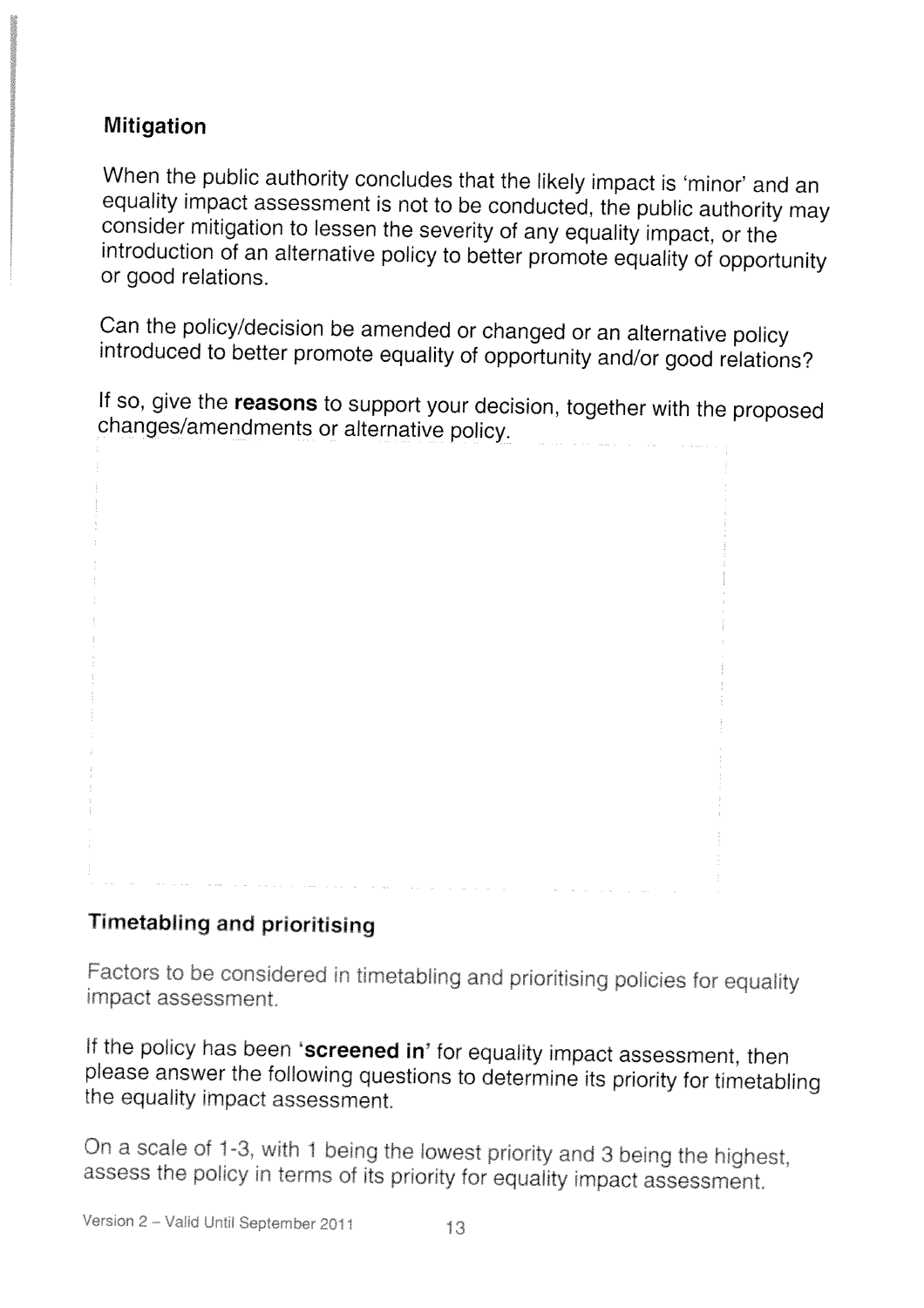| <b>Priority criterion</b>                            | Rating<br>$(1-3)$ |
|------------------------------------------------------|-------------------|
| Effect on equality of opportunity and good relations |                   |
| Social need                                          |                   |
| Effect on people's daily lives                       |                   |
| Relevance to a public authority's functions          |                   |

Note: The Total Rating Score should be used to prioritise the policy in rank order with other policies screened in for equality impact assessment. This list of priorities will assist the public authority in timetabling. Details of the Public Authority's Equality Impact Assessment Timetable should be included in the quarterly Screening Report.

Is the policy affected by timetables established by other relevant public authorities?

If yes, <sup>p</sup>lease provide details

#### Part 4. Monitoring

Public authorities should consider the guidance contained in the Commission's Monitoring Guidance for Use by Public Authorities (July 2007).

The Commission recommends that where the policy has been amended or an alternative policy introduced, the public authority should monitor more broadly than for adverse impact (See Benefits, P.9-10, paras 2.13 - 2.20 of the Monitoring Guidance)

Effective monitoring will help the public authority identify any future adverse impact arising from the policy which may lead the public authority to conduct an equality impact assessment, as well as help with future <sup>p</sup>lanning and policy development.

## Part 5 - Approval and authorisation